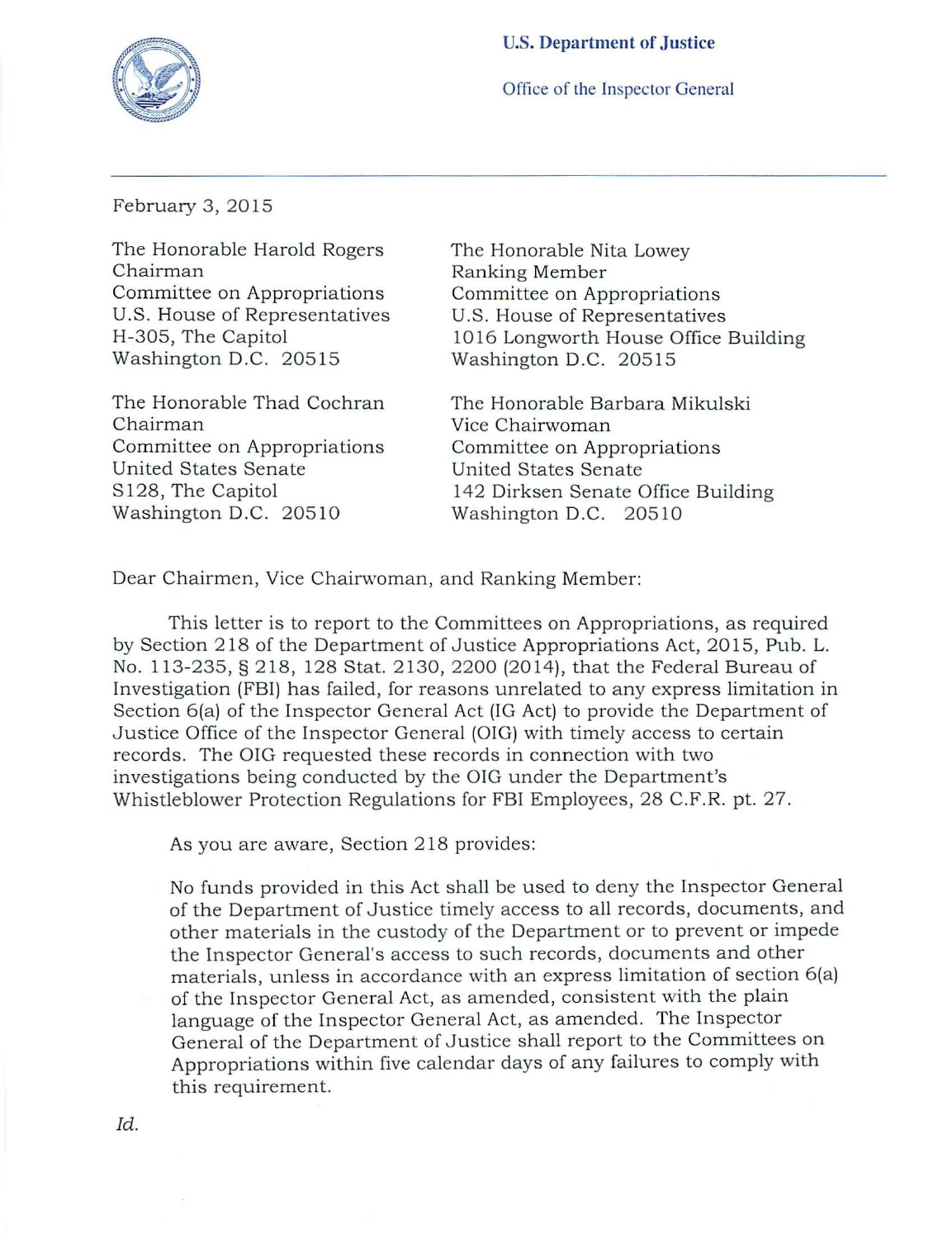The unfulfilled document requests that cause the OIG to make this report were sent to the FBI on September 26,2014, and October 29,2014, respectively. Since that time, the FBI has made partial productions in both matters, and there have been mUltiple discussions between the OIG and the FBI about these requests, resulting in the OIG setting a final deadline for production of all material of February 2, 2015.

On February 2, 2015, the FBI informed the OIG that it would not be able to produce the remaining records by the deadline and that it would need until later this week in one of the whistleblower investigations to do so, and sometime later next week in the second whistleblower investigation to do so. The primary reason for the FBI's inability to meet the deadline set by the OIG for production is the FBI's desire to continue its review of e-mails requested by the OIG to determine whether they contain any information which the FBI maintains the OIG is not legally entitled to access, such as grand jury, Title III electronic surveillance, and Fair Credit Reporting Act information. The FBI further informed the OIG that, for any such information it identified, it would need the authorization of the Attorney General or Deputy Attorney General in order to produce the information to the OIG. However, Section 6(a) of the IG Act does not contain an express limitation of the OIG's access to these categories of information. Moreover, even if the Department's leadership were to give such authorization, which it has indicated it would do, a process allowing the OIG access to records of the Department only when granted permission by the Department's leadership is inconsistent with the OIG's independence, as reflected in Section 6(a) of the IG Act and Section 218 of the Appropriations Act.

Section 218 of the Appropriations Act does not permit the use of funds appropriated to the Department of Justice to deny the OIG access to records in the custody of the Department unless in accordance with an express limitation of Section 6(a) of the IG Act. The IG Act, Section 6(a), does not expressly or otherwise limit the OIG's access to the categories of information the FBI maintains it must review before providing records to the OIG. For this reason, we are reporting this matter to the Appropriations Committees in conformity with Section 218.

We will continue to work to resolve this matter, and will keep the Committees apprised of our progress. If you have any questions, please feel free to contact me or Chief of Staff Jay Lerner at (202) 514-3435.

Sincerely,

Inspector General . Horowitz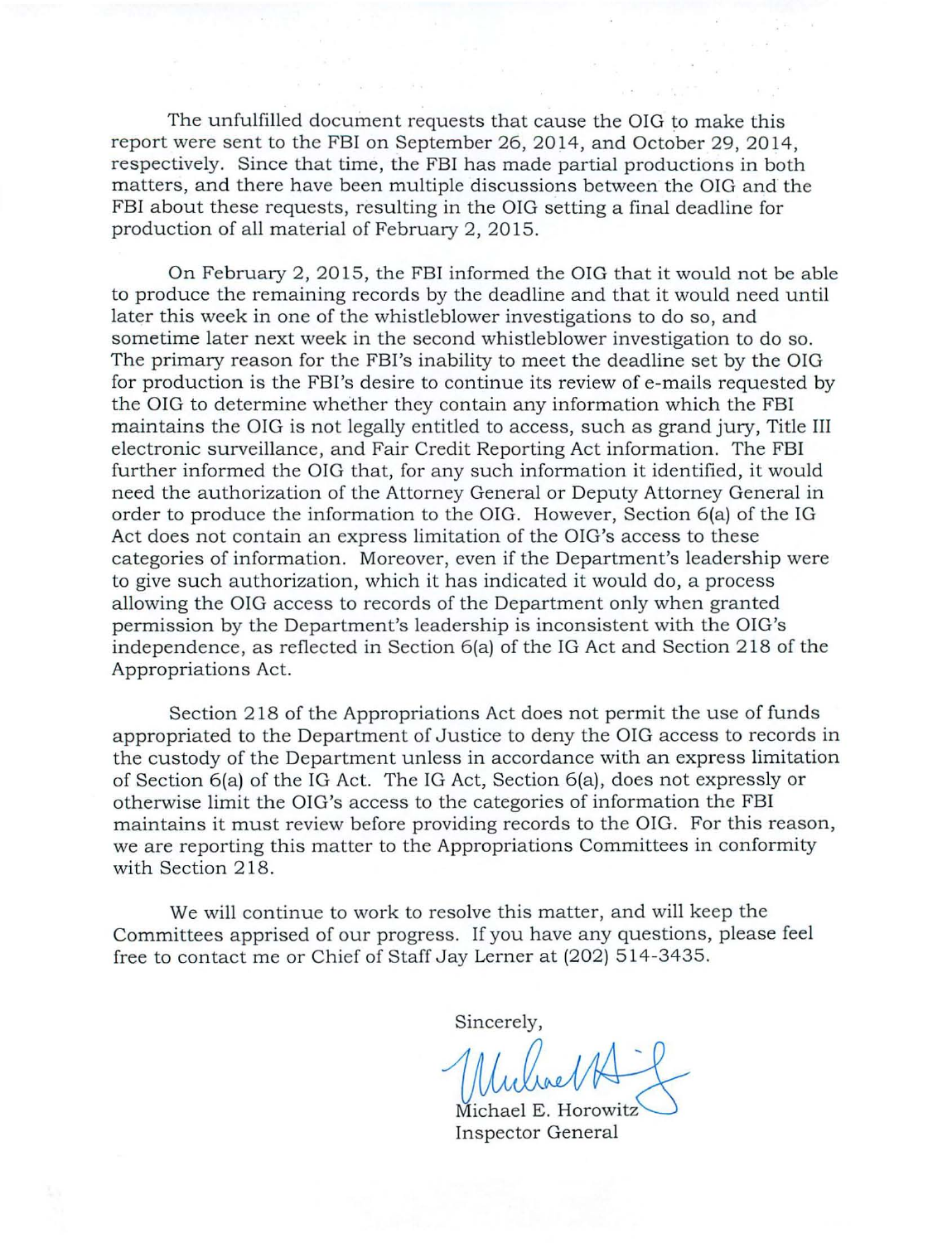cc: The Honorable Jason Chaffetz Chairman, Committee on Oversight and Government Reform U.S. House of Representatives

> The Honorable Elijah Cummings Ranking Member, Committee on Oversight and Government Reform U.S. House of Representatives

The Honorable Ron Johnson Chairman, Committee on Homeland Security and Governmental Affairs United States Senate

The Honorable Thomas Carper Ranking Member, Committee on Homeland Security and Governmental Affairs United States Senate

The Honorable Bob Goodlatte Chairman, Committee on the JUdiciary U.S. House of Representatives

The Honorable John Conyers, Jr. Ranking Member, Committee on the Judiciary U.S. House of Representatives

The Honorable Charles Grassley Chairman, Committee on the Judiciary United States Senate

The Honorable Patrick Leahy Ranking Member, Committee on the JUdiciary United States Senate

The Honorable John Culberson Chairman, Subcommittee on Commerce, Justice, Science and Related Agencies Committee on Appropriations U.S. House of Representatives

The Honorable Chaka Fattah Ranking Member, Subcommittee on Commerce, Justice, Science and Related Agencies Committee on Appropriations U.S. House of Representatives